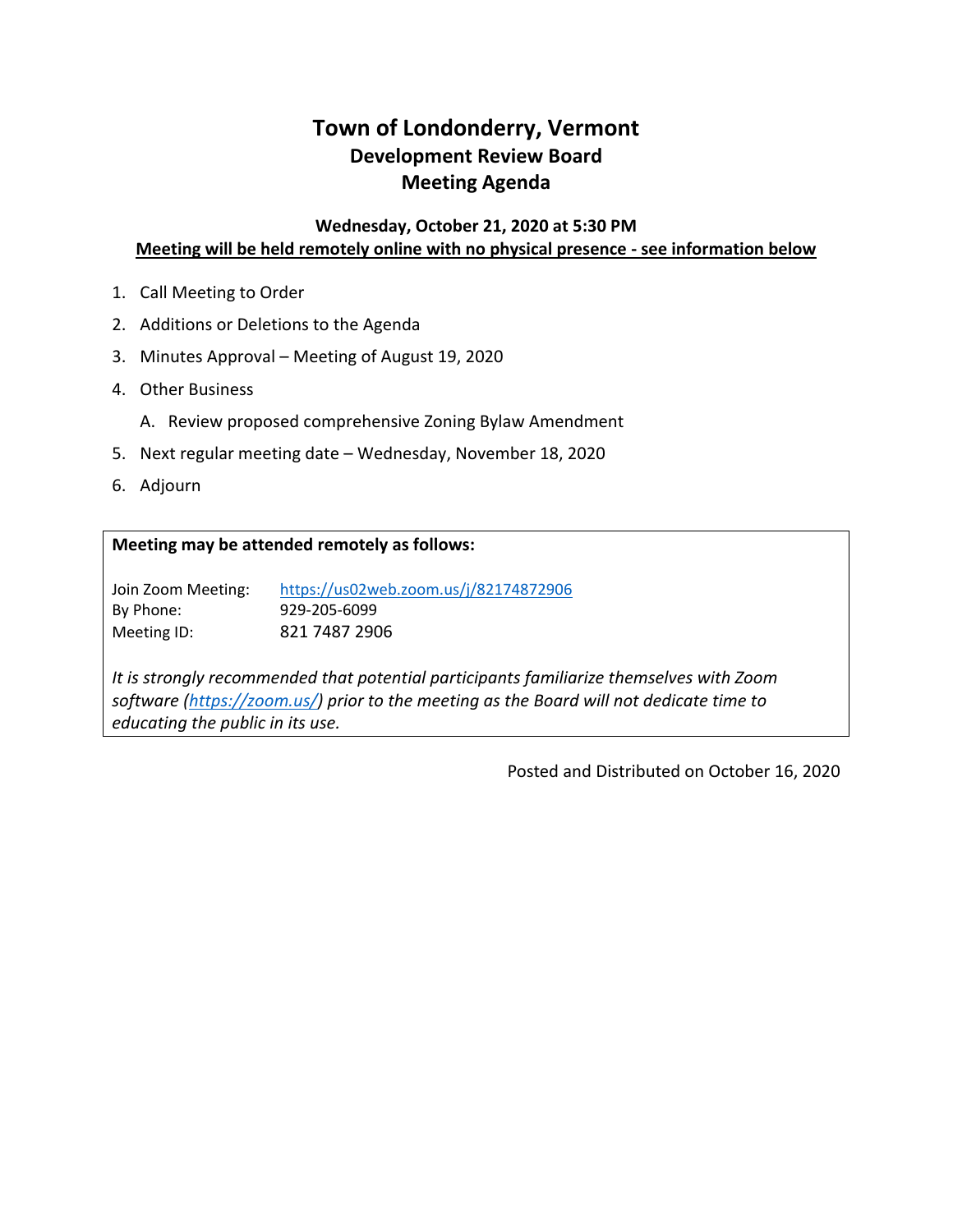## **Town of Londonderry, Vermont Development Review Board**

#### **Regular Meeting Minutes Wednesday, October 21, 2020**

*Note: This meeting was held remotely online with no physical presence – all attendees participated by video or phone, per the instructions provided in the public hearing notice and in the agenda posted in advance of this meeting, as indicated within these meeting minutes.* 

**Board Members Present:** Esther Fishman Chair, Denis Pinkernell Co-Chair, Terry Hill, John Lancaster, Chris Laselle, Bob Maisey. **Absent:** Paul Abraham

**Others in Attendance:** Town Officials: Shane O'Keefe, Zoning Administrator, and Sharon Crossman, Assistant to the Zoning Administrator. Andrew Rackear, Planning Commission.

- 1. **Call the meeting to order.** At 5:32 PM, Development Review Board (the Board) Chair Esther Fishman (Chair) called the online meeting to order and read a prepared script describing the authority to hold an entirely online meeting and the procedures to be followed by Board members and others in attendance, depending on their mode of participation.
- 2. **Additions or deletions to the agenda** (to occur as Other Business). None
- 3. **Minutes Approval.** Paul Abraham made a motion, seconded by Denis Pinkernell, to approve the minutes of the August 21, 2020 DRB meeting. The motion passed unanimously.

Shane O'Keefe noted that the Selectboard reappointed Paul Abraham and Bob Maisey to the Board for three-year terms.

4. **Review proposed comprehensive Zoning Bylaw amendment.** The Chair announced that the proposed zoning maps and regulations and March 7, 2020 presentation can be found online at [www.placesense.com/londonderry](http://www.placesense.com/londonderry) . She called upon Paul Abraham to provide an overview of his written review of the proposed Bylaw amendments and to highlight some of his comments and suggested substantive changes. Paul said his spreadsheet has 63 comments on Version .02 of the proposed amendment dated June 16, 2020. He said one thing he considers missing is affordable housing and asked how that will be addressed directly or indirectly throughout the document. Crossman mentioned that integral to affordable housing is infrastructure for water and wastewater, and that a study is currently underway to find suitable soils for this necessary infrastructure.

Paul added that some of his questions are specific to certain regulations and the logic behind them. He also noted the distinct absence of Covid19 recovery standards. Crossman commented that Covid19 recovery conditions are not incorporated into the bylaw document due to the expected long-term life of the bylaw and the more immediate, shortterm relevance of the pandemic.